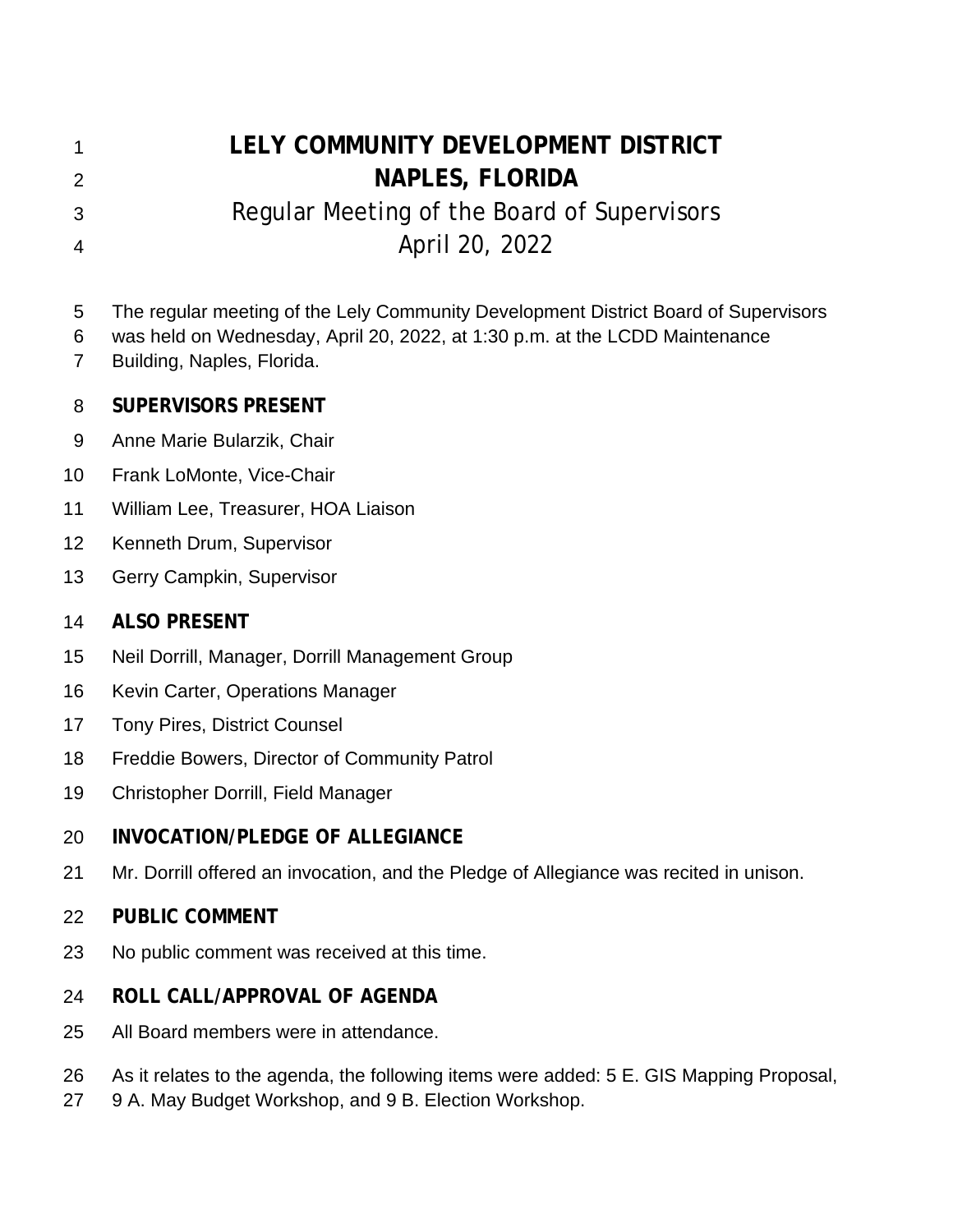- Dr. Bularzik took the opportunity to thank Mr. Carter for making sure that the fence
- painting was completed.

## **On a MOTION by Mr. Lee and a second by Mr. Drum, the agenda was unanimously**

**approved as amended.** 

### **APPROVAL OF MINUTES**

- As it relates to the workshop minutes:
- On the last page of the workshop minutes, Page 4, Line 5, the word "as" should read "was."

# **With that correction, the Workshop minutes were unanimously approved on a**

### **MOTION by Mr. Campkin and a second by Mr. Lee.**

- As it relates to the regular meeting minutes,
- On Page 2, Line 4, the gentlemen's name is Miseal Hernandez, and he was thanked for
- 13 painting the bollards and fire hydrants.
- On Page 2, Line 12, Mr. Pires name was incorrectly spelled.
- On Page 3, Line 2, the first line should express what the intention of the Resolution and
- this budget amendment was, and Mr. Dorrill will rephrase this in order to make it clearer
- in the minutes.
- On Page 3, Line 12, the word "advised" should read "that."
- On Page 3, Line 14, the last part of that sentence should read "…or if some other issues arise."
- On Page 4, Line 28, The HOA should read POA, and will be referred to in the future as
- the POA in all cases. In any part of the transcript where the HOA is referred to, it should
- be changed to the POA.
- On Page 5, Line 26, Mr. Cole's name was incorrectly spelled.
- On Page 6, Line 27, the word "non" should be added to the words "ad valorem"
- assessments.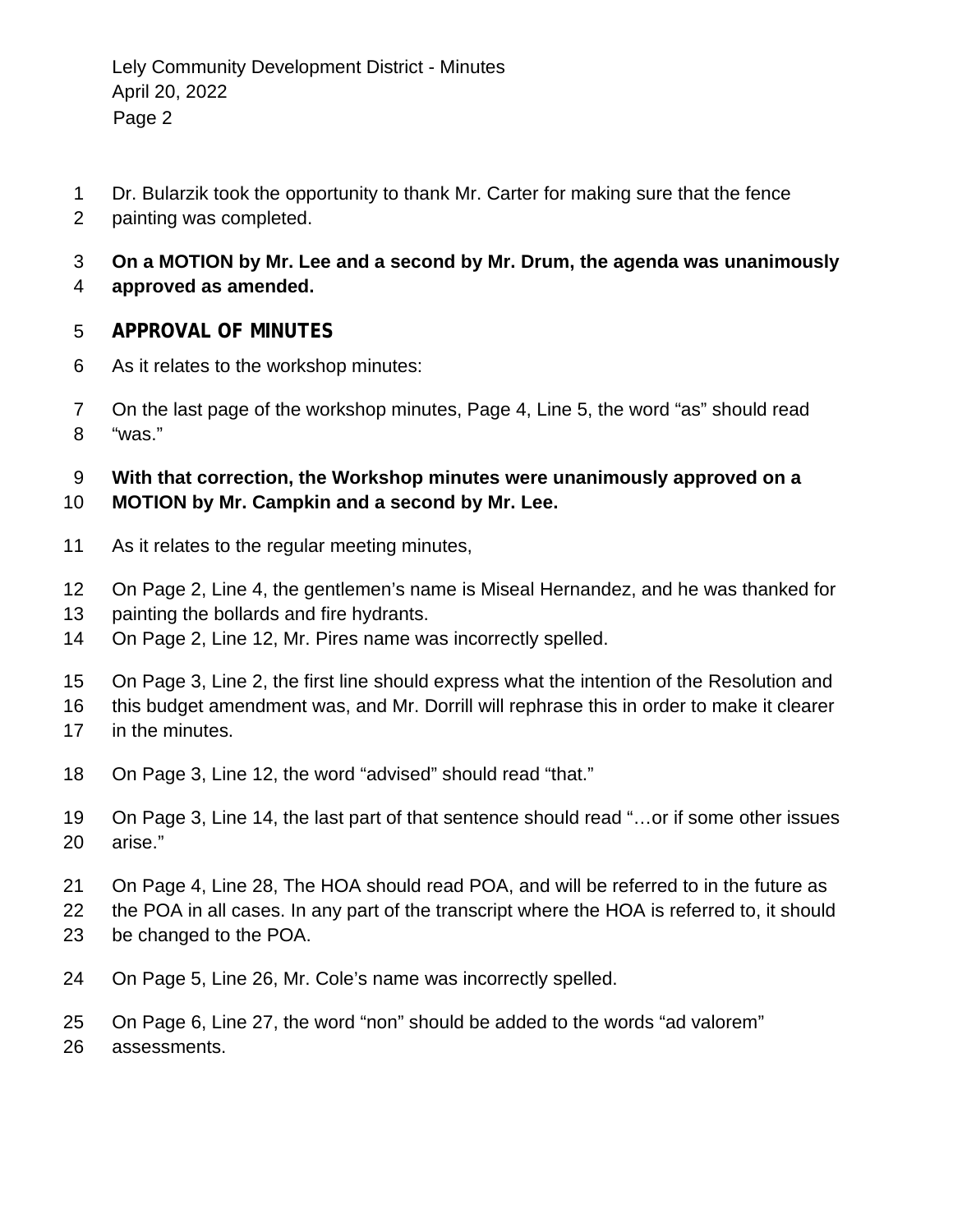- On Page 7, Line 28, once again the name should read Miseal Hernandez, who was
- thanked for painting the bollards and fire hydrants.
- On Page 8, Line 1, the word "egress" should be correctly spelled.
- On Page 8, Line 13, St. Andrews should be correctly spelled.
- On Page 9, Lines 15 & 16 should be deleted.
- **With those changes and corrections, the minutes were unanimously approved on a MOTION by Mr. Drum and a second by Mr. LoMonte.**

#### **MANAGER'S REPORT**

#### **A. Community Patrol**

- Mr. Dorrill noted that there was nothing unusual in the Community Report other than an
- unusual weather event, depicted in an attached photograph. Mr. Bowers added that
- there was a vandalism attempt that they chose not to follow up on as there was no
- damage and the person attempting vandalism left and was not seen again. The law
- enforcement report showed that there were some car accidents, a couple of them with
- injuries, and the patrol officers continue to be aggressive with both verbal and written
- warnings. One arrest was noted at the high school, along with 10 verbal warnings, 24
- written warnings, 6 crashes, 4 citations, and 3 traffic stops along with the arrest.
- Mr. Drum related an incident that occurred on Lely Island Circle about three weeks
- previously where several sheriff's officers and paramedics were involved. At least one
- couple was told to go into their home as there may be gunfire. Apparently, this was a
- bogus 911 call received by the Sheriff's office advising of a possible domestic shooting.
- These bogus calls are called swattings.

### **B. Lake Bank Restoration Contract**

- This year there was \$150,000 budgeted for lake bank restoration for Lakes 38 and 53
- located in Masters Reserve and Mustang Island respectively. Hole, Montes made a
- presentation on the costs for this work at the February meeting, and the Board had
- preliminarily approved the higher of the two options at \$240,000.
- The final costs have come in and was \$18,000 lower than the Board approved amount
- of \$222,311.72. Whether sand will be needed for this work will be determined on site
- when the work begins. The engineer will be present at the time that decision is made.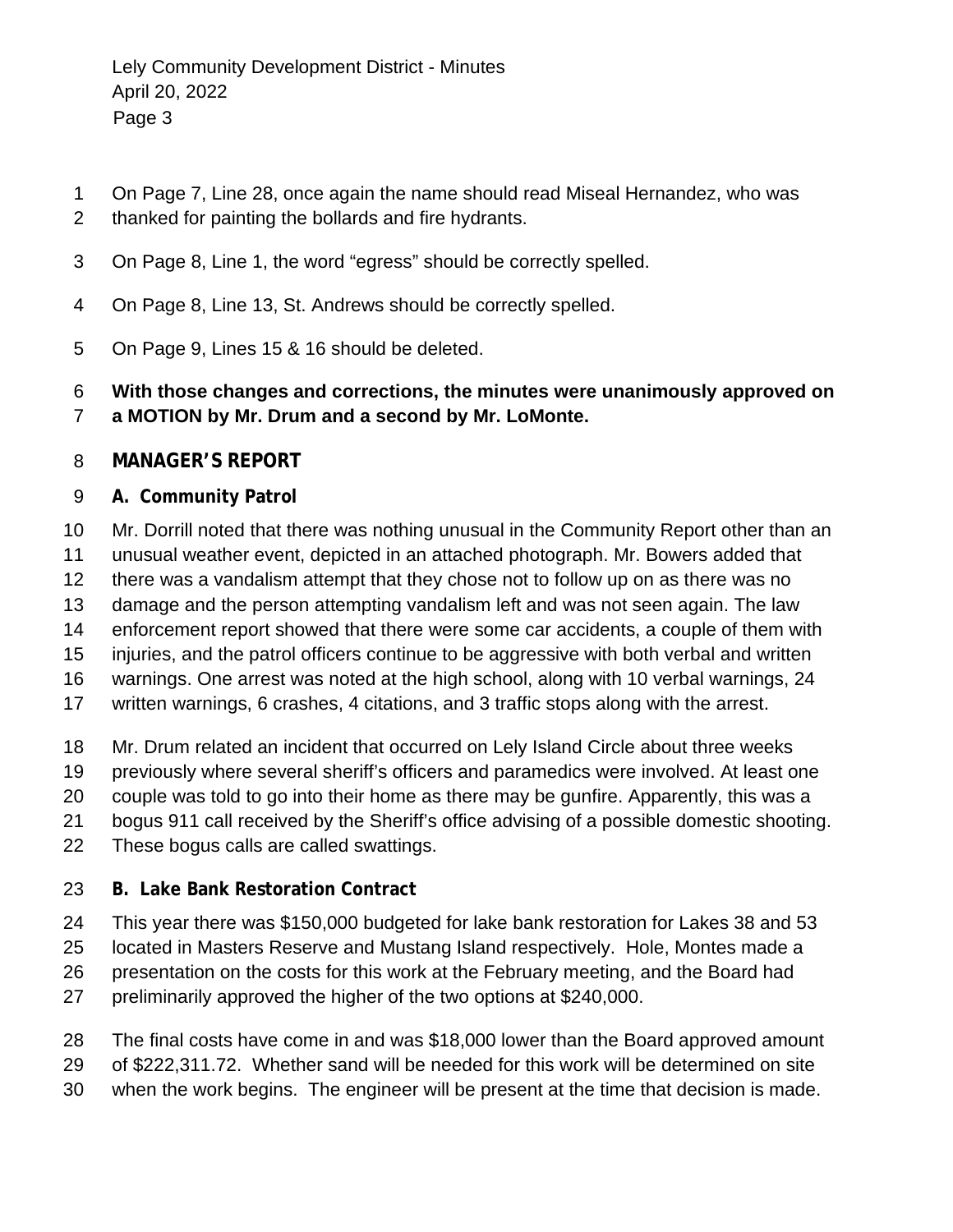- Mr. Dorrill explained that there is a lot of lime rock in the Lely Resort area, which can
- make it difficult in some cases to dredge the bottom of the lake. If more sand is
- required for the work, the higher amount the Board approved will cover those costs.
- Mr. Pires has approved the contract for legal sufficiency, and **Mr. Lee then made a**
- **MOTION authorizing the chair to execute the contract with Landshore**
- **Enterprises, LLC in a base amount of \$175,076.25, and if imported material is**
- **required, in an amount not to exceed \$222,311.72. This Motion includes the**
- **budget amendment to reflect the increase over the originally budgeted amount.**
- Mr. Drum asked if there was now a clear set of standards as to when a lake bank would
- require work to be done, and if the residents were aware of what those standards were.
- Mr. Dorrill advised that there is an updated survey that was performed to identify Lakes
- 38 and 53 as having the greatest degree of erosion at greater than nine inches.

### **Mr. Campkin then seconded the Motion, which was unanimously approved by the Board.**

- In response to Dr. Bularzik's question regarding Mr. Cole's method of reimbursement,
- Mr. Dorrill advised that Mr. Cole of Hole, Montes worked on a time and materials hourly rate.
- **C. Draft Audit Financials Acceptance**
- Nathan Phillips was unable to attend the meeting, but Mr. Dorrill advised that they have
- received the audit, which is a clean one, without any deficiencies or exceptions and with
- all the necessary filings and disclosures to the Auditor General and the Senate Select
- Committee. Copies of the audit are available for any Board member who wished to
- have one. Mr. Dorrill added that there were very little if any journal entry corrections this year.

### **On a MOTION by Mr. Drum and a second by Mr. Campkin, the Board unanimously approved and accepted the audit as complete.**

- **D. Irrigation System Acceptance**
- Mr. Cole performed the final inspection of the irrigation system and Mr. Dorrill also
- received a written warranty for the installation, both materials and labor. A release of
- lien was also received, noting that all suppliers and vendors have been paid. The
- project is complete and has been accepted, and Mr. Dorrill complemented the
- contractor, Stahlman Irrigation, on their work.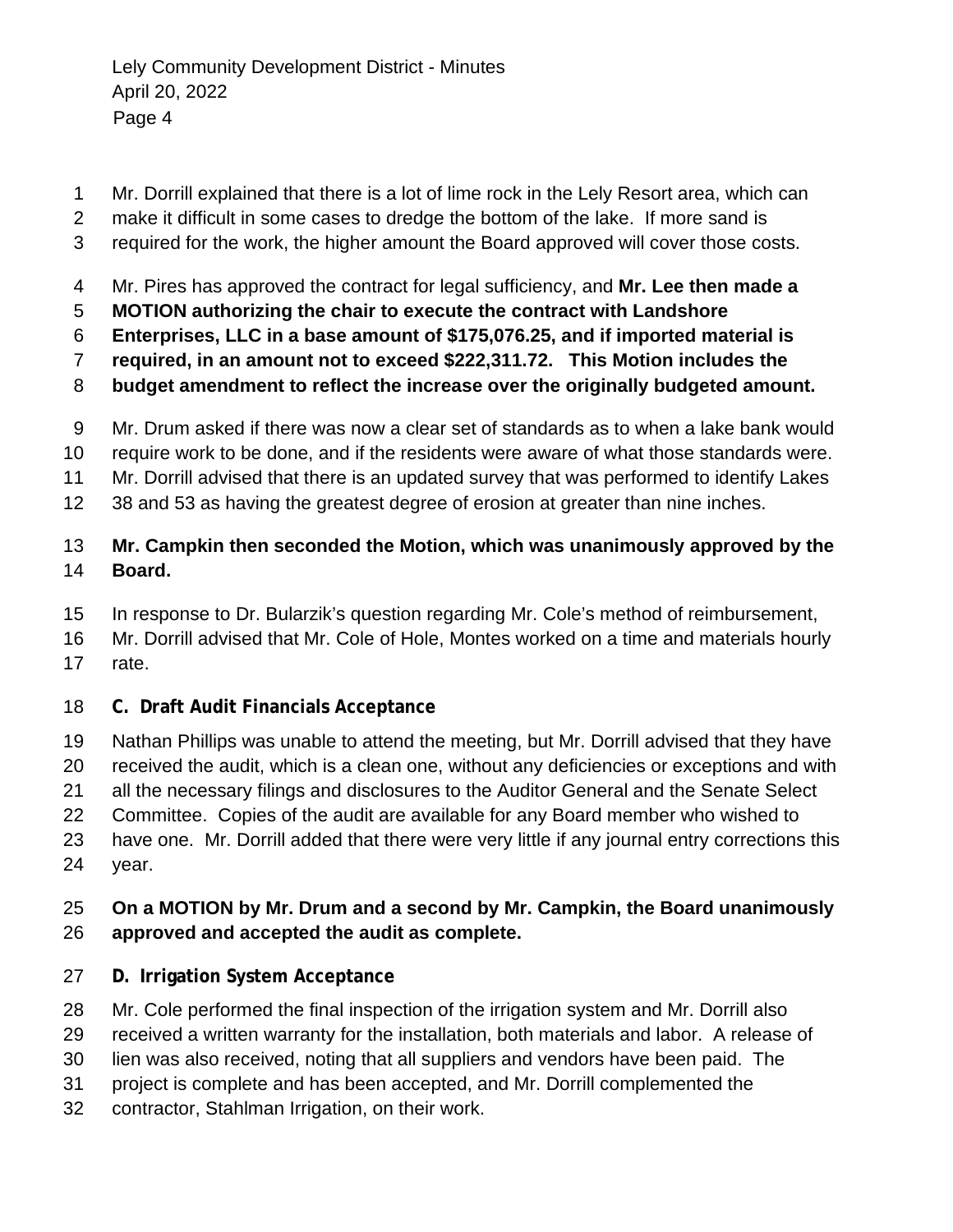- Mr. Carter expressed his satisfaction with the new system, noting that the ability to
- check on water pressure, for instance, at any time of the day or night has been very
- helpful in handling questions from residents about their personal irrigation systems.
- Mr. Carter added that everything is working the way it is supposed to, and he is very happy with the system.
- In response to Mr. Dorrill's question, Mr. Carter advised that the system also allows
- them to track all the water that has been distributed on any particular day. Mr. Dorrill
- noted that water use in the County has become an issue as the County continues to
- raise their rates on a regular basis, partially in order to pay for a planned third water
- treatment plant that will benefit large portions of the Collier family lands in the east end
- of the County.

#### **E. GIS Mapping Proposal**

- Mr. Dorrill advised the Board of an incident that occurred the previous year when the crews were doing some routine work on one of the boxes on the irrigation system. They hit and partially severed a fiber optic cable that was on top of the irrigation main and not
- at the required depth of three feet.
- The work necessary for repair this was done, but additional fiber optic line was laid
- along with additional items that were not part of the repair, for which the District was
- billed \$57,000. Comcast then filed a claim with the District's insurance, and Mr. Dorrill
- noted that he was not satisfied with the documents he was provided and has had a
- former Comcast field supervisor evaluate this work charge and recommend what a
- reasonable cost would be. This issue is ongoing.
- Mr. Dorrill provided this background information to advise the Board that a good GIS
- Mapping system with aerial overlays would show where the various utility lines,
- drainage easements, streetlights, et cetera are located. Mr. Carter has solicited some
- costs for the GIS Mapping for use in the District, and the cost of the first year's segment
- is \$5,500. Different modules can be added, if necessary, in subsequent years.
- After a brief discussion regarding whether lateral lines to the various neighborhoods in
- the community would be included on the mapping, it was agreed that this question will
- be asked of the mapping company and if the Board wishes, more layers of detail can be
- added to the maps.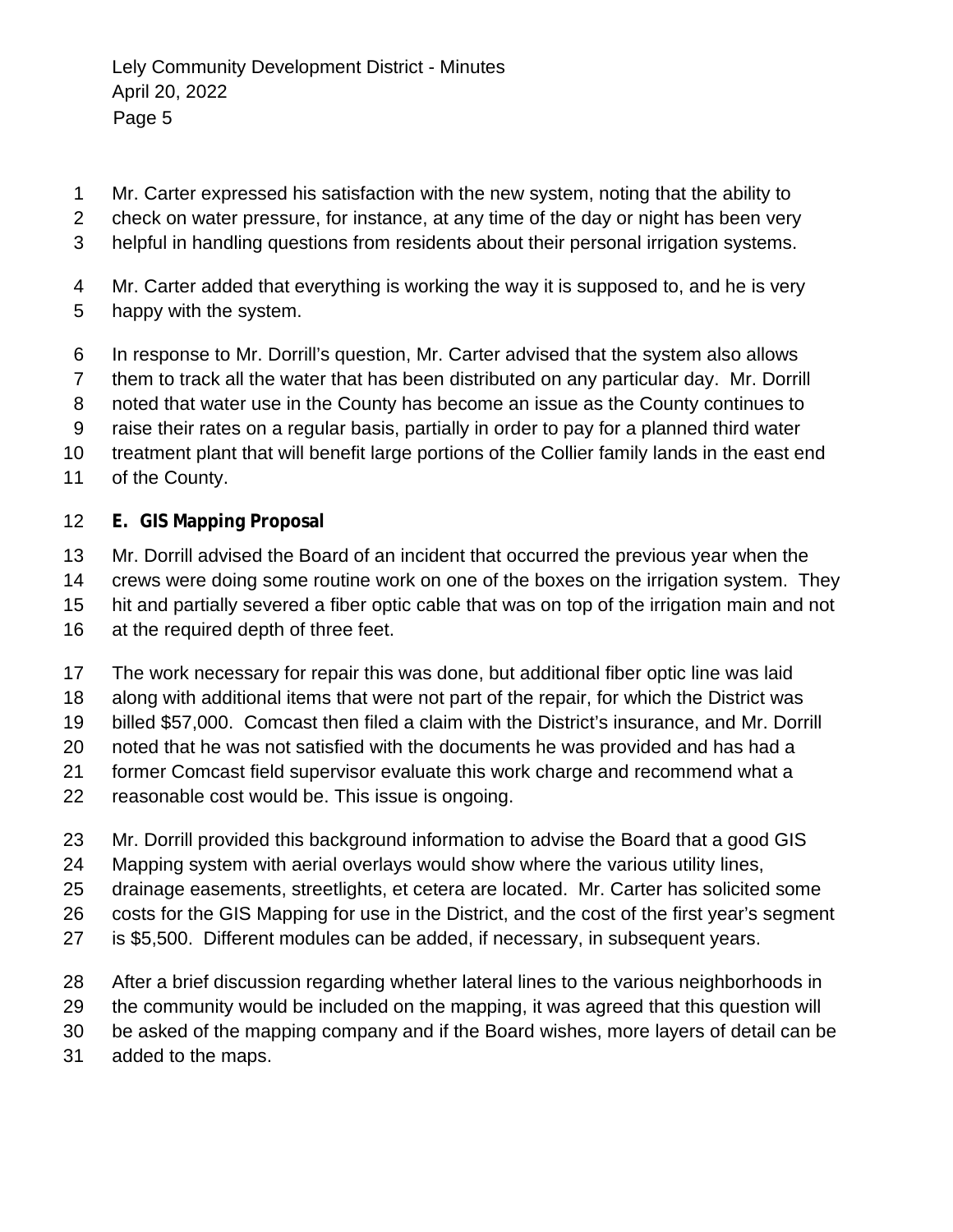- Mr. Carter was not aware of any additional licensing fees that may be charged, but
- anything that the Board wished to add as additional layers would be an extra cost.
- Mr. Drum asked if Comcast could be forced to bury the line correctly in the case Mr.
- Dorrill is dealing with, and Mr. Pires was not sure if the District could force them to do
- that, adding that it may be something to address with the Public Service Commission as
- the regulatory body for that.
- Mr. Dorrill summarized the Board's discussion noting that in subsequent years as they
- implement further phases, they can determine what, if any, annual maintenance or
- license fees are required.
- In response to Dr. Bularzik's question as to whether it would be beneficial to do Phases
- 11 1 and 2 now, Mr. Carter felt that the Vendor probably presented it this way to make it
- more palatable for the District from a budget standpoint, but the Board can certainly add
- a phase to it. Phase 2 deals with the pipes and structures of drainage facilities, along
- with community IDs and signage.
- The cost for doing Phases 1 and 2 together would be \$13,000, and **on a MOTION by**
- **Dr. Bularzik and a second by Mr. Campkin, the Board unanimously approved the**
- **implementation of Phases 1 and 2 of the GSA Mapping this year, including a**
- **budget amendment, at a cost not to exceed \$13,000.**

## **ATTORNEY'S REPORT**

- **A. License Agreement**
- Mr. Pires provided the Board with copies of the red lined License Agreement, and
- briefly walked them through the changes the Board requested the previous month.
- All references to the HOA were changed to POA, Property Owners' Association.
- The document focused on Areas 5 and 6, and referenced on the plat as the Enhanced
- Wetlands Reserve Easements, as noted in the third Whereas. The engineering map
- shows the same areas referenced as 5 and 6 as well as on the second to last Whereas
- on the first page of the document.
- 
- To clarify the comments and input of Mr. Dorrill and the Board, and to make sure it is
- clear that this is a limited purpose agreement, on pages 207 and 208, it is noted that
- the agreement is limited in scope, and only applied to areas indicated on an attached
- map. It also notes that the District is not setting any precedent or creating any
- obligation for future agreements by entering into this agreement.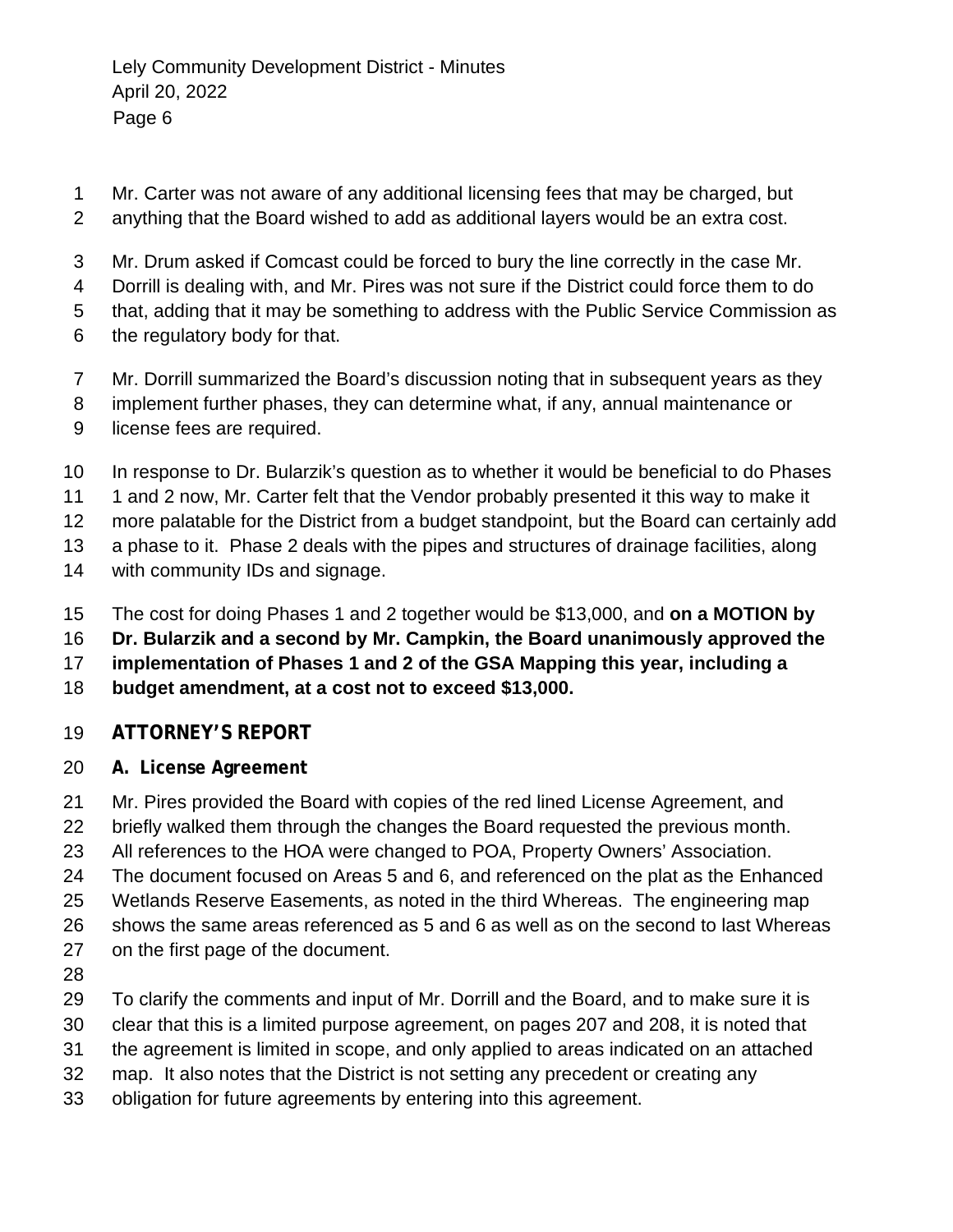Under Intent on the document, it again clarifies the areas as 5 and 6, and is also referred to a second time as 5 and 6 on that page. At the bottom of Page 2 of 7, the last sentence as to the source of the funding was deleted, and on Page 3, again HOA was changed to POA in several places. The annual operation and maintenance is new, and the conditions precedent to the District performing services were noted, including bringing the areas into compliance with the current permit. The fees that will be paid to the District will include an administrative fee of 15 percent, with the annual fee being determined each year by the District. The costs directly related to the services in the agreement were noted, and will be prorated, and then the 15 percent would be added to that. Mr. Pires noted that there was some additional language that had been suggested by Mr. Carter which gave the District the option in certain cases to contract the work out to a qualified third party, at their sole discretion. The terms for payment of these contract services will also be included, and Mr. Pires will make sure that option is added to the contract. Mr. Carter noted that they use EarthTech to do their annual wetland auditing reports, and the Master POA uses them to do the annual maintenance of their preserves. He added that you must go into these areas and decide what exotics need to be removed, and the Lely employees may have to be provided with some education along these lines. Having a company like EarthTech do the evaluation for exotic removal seemed appropriate to Mr. Carter, and the Board agreed. In response to Mr. Lee's request, Mr. Dorrill will look into the 15 percent administrative amount to make sure it is reasonable. Mr. Drum felt that it was appropriate, and asked Mr. Pires about the possibility of it entering into the category of capital improvements. Mr. Pires pointed to the section in the contract that defines maintenance, which specifically stated that it did not include any capital improvements, which would remain the sole responsibility of the Master POA. Further, Mr. Pires noted that the South Florida Water District is the ultimate arbiter of what that level of maintenance is. Mr. Drum then asked about the lake at Lakoya that a resident felt was not deep enough, to make sure that the District had no liability on this issue. Mr. Pires noted that this was a capital improvement issue.

- 
- If the Board approves the contract with the addition of Mr. Carter's suggestion as
- noted above, Mr. Pires will finalize it and send it to Mr. DeBoest.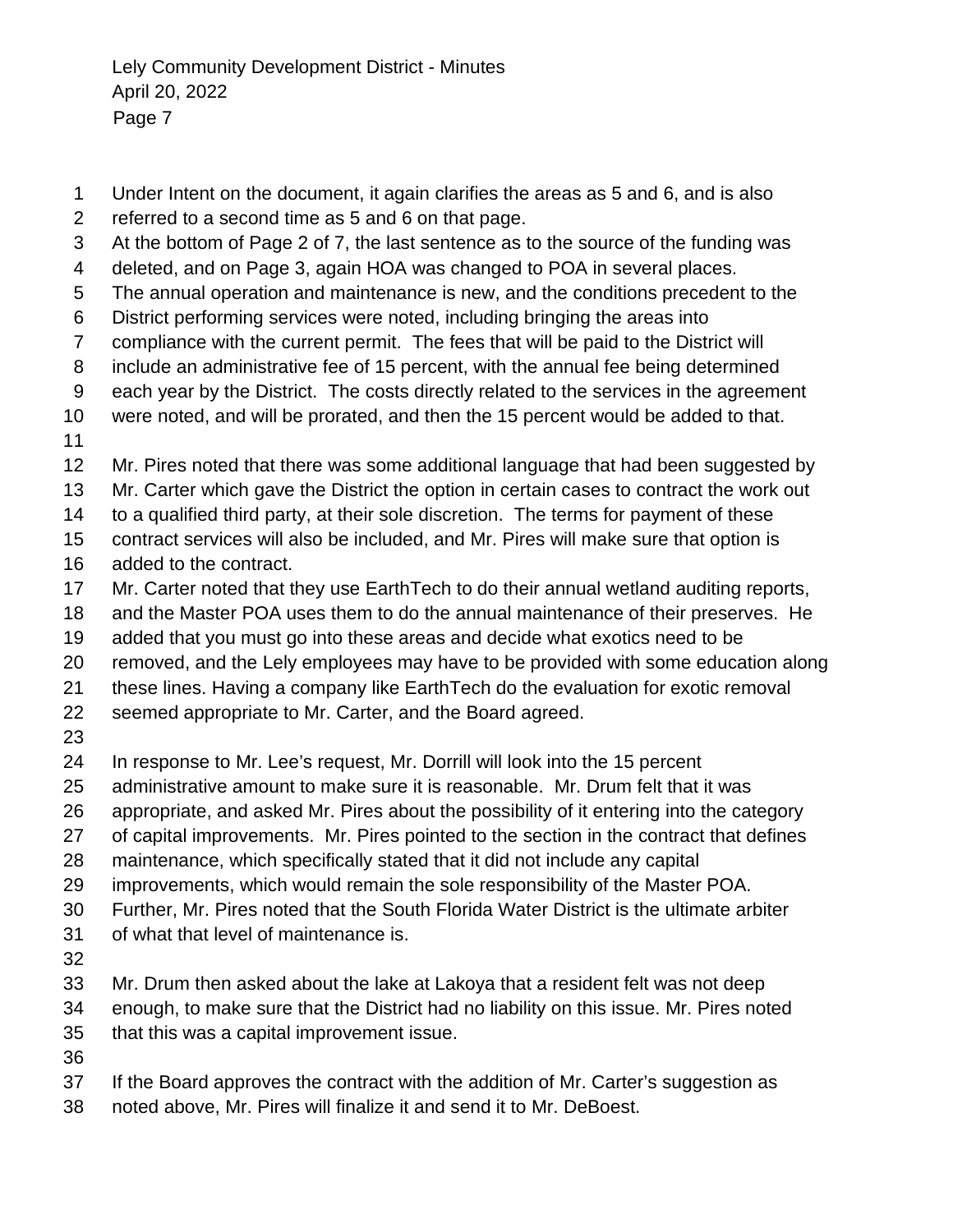- **A MOTION was made by De. Bularzik to approve the contract with the revisions**
- **and additions discussed today as the formal agreement. Mr. Lee seconded the**
- **Motion, which was unanimously approved by the Board.**
- 
- **Once Mr. Pires has prepared the final document, he will send it to Dr. Bularzik,**
- **Mr. Dorrill and Mr. Carter, and then on to Mr. DeBoest, with the attachments as**
- **to areas 5 and 6.**
- **ENGINEER'S REPORT**
- No report.
- **FINANCIALS**
- The financials as of February 28th were provided to the Board, and showed \$5,715,000
- in cash on the balance sheet, with total fixed assets of almost \$10,000,000.
- At the end of February there were \$280,000 in payables, primarily due to a large
- payment associated with the irrigation project.
- 
- The income statement showed almost \$60,000 having been received in February in
- non ad valorem assessments, and year-to-date that amount is \$2,321,000 against
- a budget of \$2,500,000. That reflects about 93 percent of the annual
- revenues, the difference being the tax collector's fee and early discounts.
- 
- Looking at the cost centers, some of the engineering fees were higher than usual,
- which may be due to the irrigation project. If so, Mr. Dorrill noted that he will
- capitalize that, and he will prepare a journal entry for the portion of Mr. Cole's
- fees associated with that project.
- There was nothing in the other cost centers of any significance, although water
- management chemicals was up due to a large bulk purchase of lake chemicals
- when the opportunity arose. Buying these products by the pallet saves a
- significant amount of money.
- The District is over budget on operating expenses, and effluent water will be over
- budget as well before the end of the year.
- The total budget for all expenses, including operating and capital, was \$51,000 below
- budget year-to-date.
- 
- The Statutes require public entities, at a public meeting, to declare certain property
- surplus for the purpose of disposing of it at auction. Mr. Dorrill provided a list of this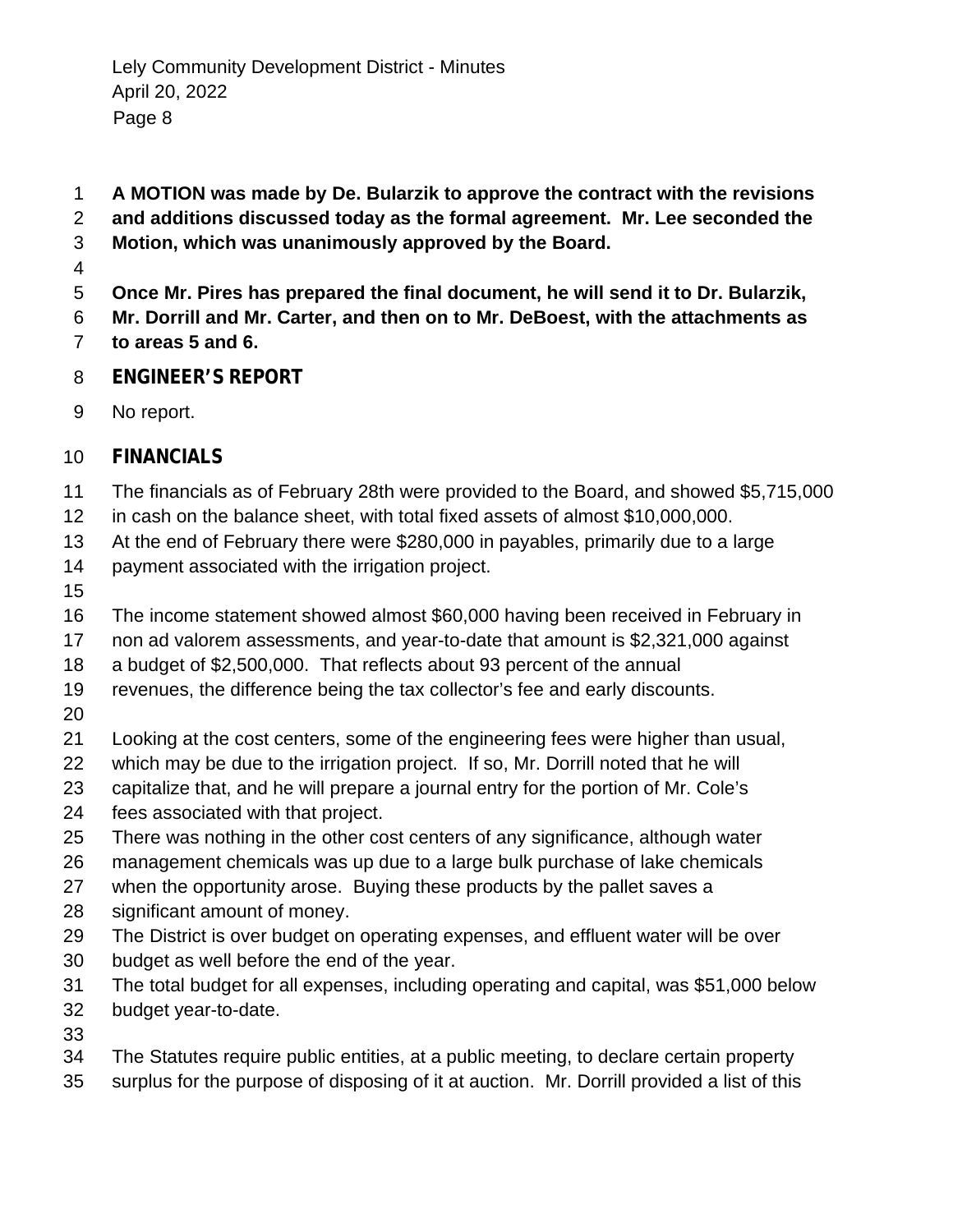surplus property to the Board, which included lawn mowers, a large blower and the old

- boat motor that had been replaced. Formal notice of the auction is given in the
- newspaper, and emails may be sent to people who have attended these auctions in the
- past. At Mr. Drum's suggestion, the next time a truck or other vehicle is ready for
- auction, Mr. Dorrill will look into trading it in or selling it to one of the bigger lots that deal
- with used vehicles, as there is a good market for them now.
- 

**On a MOTION by Mr. Lee and a second by Mr. Campkin, the Board unanimously** 

- **accepted the financials as presented. This acceptance included the separate schedule of surplus property dated June 14th.**
- **SUPERVISORS' REQUESTS**
- **A. May Budget Workshop**
- 13 Mr. Lee proposed that the budget workshop be held in May, on the  $18<sup>th</sup>$ .
- **B. Election Workshop**
- Mr. Lee spoke with the supervisor's office, and they suggested that the workshop be held in either June or July. The date will be determined in the near future.

## **C. Legislative Information**

- Mr. Pires advised that the Legislature was called into special session by the Governor to
- address a couple of items, one being consideration to adopt legislation to dissolve a
- certain number of independent special districts. One of them is called the Reedy Creek
- District, or Disney World, which is about 27,000 acres in size.
- The landowners in this District elect their board members, and they operate the law
- enforcement, fire department, and so on. This is a mega district created back in the
- 1960s to allow Disney to create its own infrastructure, and not rely on the local counties.
- Disney and five other special districts around the state of Florida were created prior to
- the adoption of the 1968 Florida Constitution, which was substantially rewritten and
- adopted by the voters. After 1968, all the special districts that had been created by
- charter or special act were all recodified, except for five, and Reedy Creek was one of those five. CDDs were not included in the recodification. The Legislature is now
- considering whether these five districts should be dissolved and then reestablished
- under a new mechanism. Mr. Pires mentioned this only to clarify to the board that CDDs
- are not part of this as reported by some newscasters.